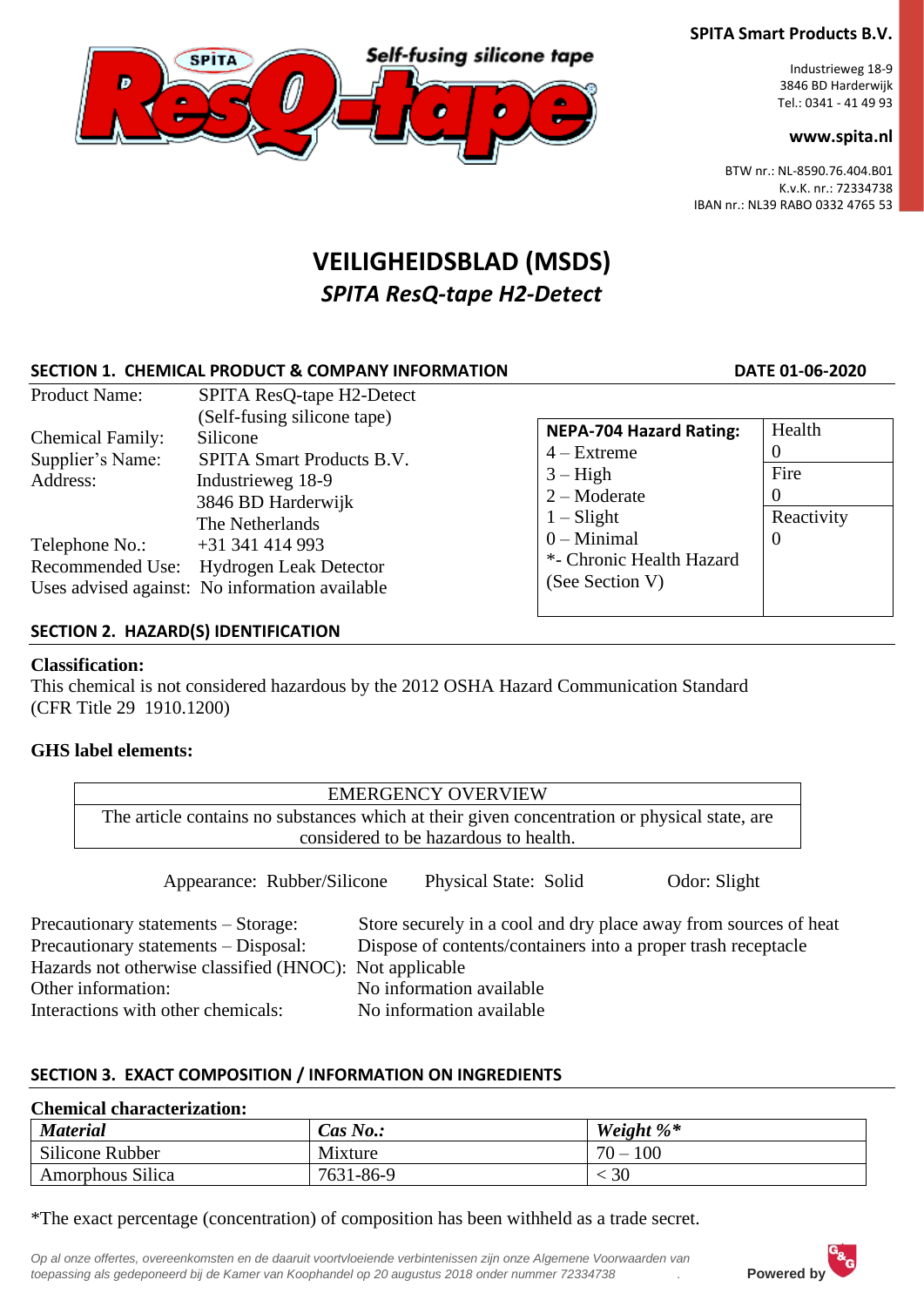

Industrieweg 18-9 3846 BD Harderwijk Tel.: 0341 - 41 49 93

#### **www.spita.nl**

BTW nr.: NL-8590.76.404.B01 K.v.K. nr.: 72334738 IBAN nr.: NL39 RABO 0332 4765 53

#### **SECTION 4. FIRST-AID MEASURES**

| No need for first aid is anticipated                                                                         |
|--------------------------------------------------------------------------------------------------------------|
| No need for first aid is anticipated                                                                         |
| No need for first aid is anticipated                                                                         |
| Rinse mouth immediately and drink plenty of water. Never give anything by mouth to an<br>unconscious person. |
|                                                                                                              |

Most important symptoms and effects, both acute and declared: No information available Indication of any immediate medical attention and special treatment needed: Notes to physician: Treat symptomatically

#### **SECTION 5. FIRE-FIGHTING MEASURES**

|                                             | Suitable extinguishing media in case of fire: Use a carbon dioxide or dry chemical extinguisher to extinguish as<br>well as media which are appropriate to local circumstances and |
|---------------------------------------------|------------------------------------------------------------------------------------------------------------------------------------------------------------------------------------|
| Unsuitable extinguishing media:             | the surrounding environment.<br><b>CAUTION:</b> Use of water spray when fighting fire may be<br>insufficient.                                                                      |
| Specific hazards arising from the chemical: | No information available.                                                                                                                                                          |
| Hazardous combustion products:              | Carbon oxides.                                                                                                                                                                     |
| Explosion data:                             |                                                                                                                                                                                    |
| Sensitivity to mechanical impact:           | N <sub>O</sub>                                                                                                                                                                     |
| Sensitivity to static discharge:            | NO.                                                                                                                                                                                |
| Protective equipment and precaution         |                                                                                                                                                                                    |
| measures for firefighters:                  | As in any fire, wear self-contained breathing apparatus pressure-<br>demand, MSHA/NIOSH (approved or equivalent) and full body<br>protective gear.                                 |

#### **SECTION 6. ACCIDENTAL RELEASE MEASURES**

| Personal precautions:                                                                 | Not applicable |
|---------------------------------------------------------------------------------------|----------------|
| Other information:                                                                    | Not applicable |
| Environmental precautions:<br>Methods for containment and cleaning up: Not applicable | Not applicable |

#### **SECTION 7. HANDLING AND STORAGE**

| Handling:              | This product is considered to be an article which does not release<br>or otherwise result in exposure to a hazardous chemical under<br>normal use conditions. Use good industrial hygiene and wash<br>hands before and after use. |
|------------------------|-----------------------------------------------------------------------------------------------------------------------------------------------------------------------------------------------------------------------------------|
| Storage:               | Store securely in a cool and dry place away from sources of heat                                                                                                                                                                  |
| Incompatible products: | No special storage requirements.                                                                                                                                                                                                  |

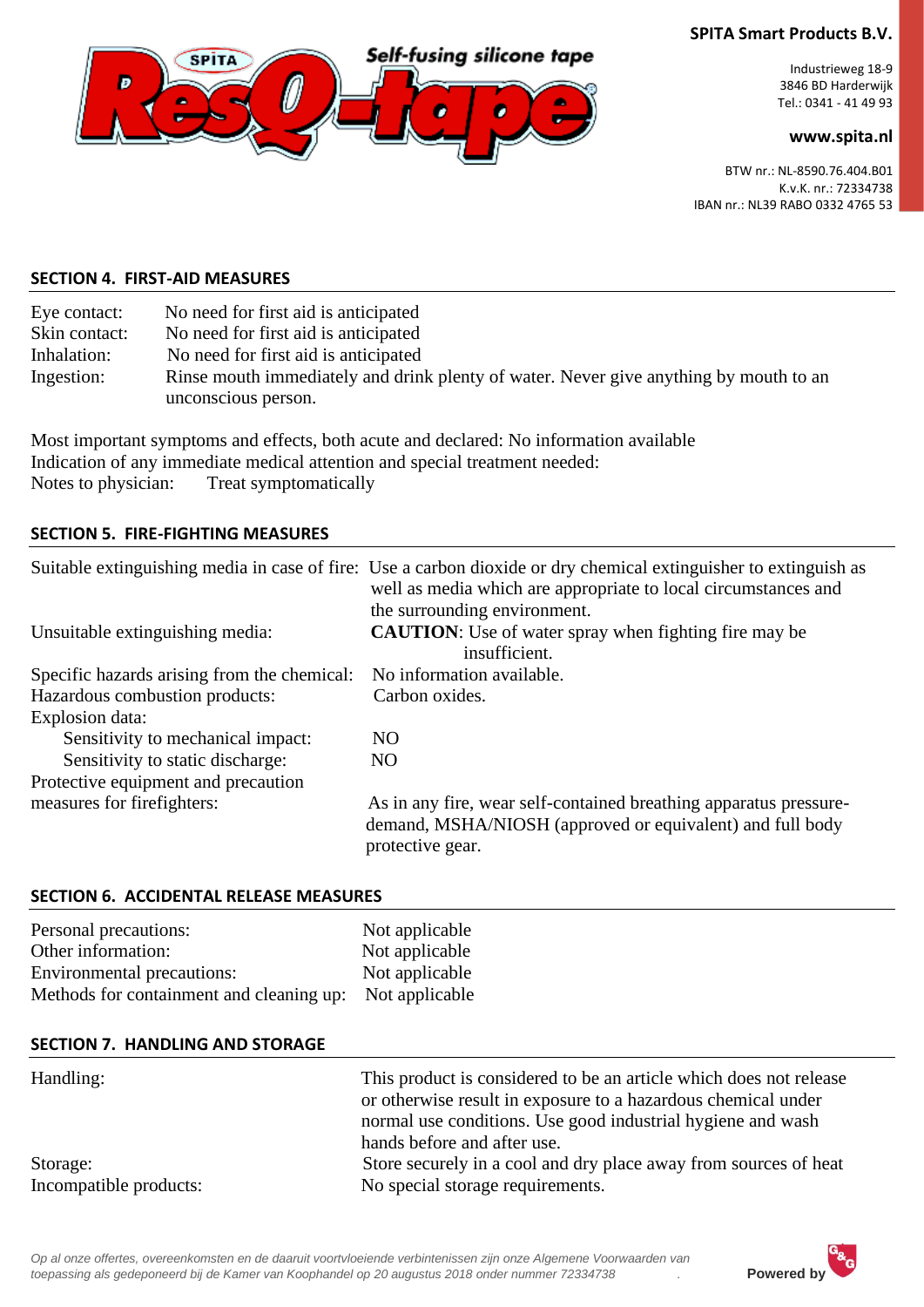

Industrieweg 18-9 3846 BD Harderwijk Tel.: 0341 - 41 49 93

#### **www.spita.nl**

BTW nr.: NL-8590.76.404.B01 K.v.K. nr.: 72334738 IBAN nr.: NL39 RABO 0332 4765 53

#### **SECTION 8. EXPOSURE CONTROLS / PERSONAL PROTECTION**

This product is considered to be an article which does not release or otherwise result in exposure to a hazardous chemical under normal use conditions. There are no recommendations nor requirements for engineering controls or personal protective equipment (PPE).

#### **SECTION 9: PHYSICAL & CHEMICAL PROPERTIES**

| <b>Physical state:</b>          | Solid                | Odor:                             | <b>Slight</b>            |
|---------------------------------|----------------------|-----------------------------------|--------------------------|
| Appearance:                     | Silicone rubber      | Odor threshold:                   | No information available |
| <b>Melting/freezing point:</b>  | No data available    | pH:                               | No data available        |
| Flash point:                    | No data available    | Boiling point / range:            | No data available        |
| <b>Flammability:</b>            | No data available    | <b>Evaporation rate:</b>          | No data available        |
| Vapor pressure:                 | No data available    | <b>Upper flammability limit</b>   | No data available        |
| Vapor density:                  | No data available    | Lower flammability limit          | No data available        |
| Specific gravity:               | 1.15                 | <b>Water solubility:</b>          | No data available        |
| Solubility in other solvents:   | No data available    | <b>Partition coefficient:</b>     | n-octanol/water          |
| Auto ignition temperature:      | No data available    | <b>Decomposition temperature:</b> | No data available        |
| Kinematic viscosity:            | No data available    | <b>Dynamic viscosity:</b>         | No data available        |
| <b>Explosive properties:</b>    | No data available    | <b>Oxidizing properties:</b>      | No data available        |
| Softening point:                | No data available    | VOC content (%):                  | No data available        |
| <b>Particle Size</b><br>Colour: | Trade secret<br>Grey | Particle size distribution:       | Trade secret             |

#### **SECTION 10. STABILITY & REACTIVITY**

Reactivity: Considered non-reactive Possibility of hazardous reactions: None under normal processing Hazardous decomposition products: Carbon oxides

Chemical stability: Stable under recommended storage conditions Hazardous polymerization: Hazardous polymerization does not occur Conditions to avoid: None known based on information supplies Incompatible materials: None known based on information supplies

#### **SECTION 11. TOXICOLOGICAL INFORMATION**

Product information: Information on toxicological effects: Symptoms:<br>
No information available.<br>
No information available.<br>
No information available. Mutagenic effects: No information available.

 Inhalation: Specific test data for the substance or mixture is not available. Eye contact: Specific test data for the substance or mixture is not available. Skin contact: Specific test data for the substance or mixture is not available. Ingestion: Specific test data for the substance or mixture is not available.

No information available. Carcinogenicity: In article form used under normal conditions, does not present a health hazard.

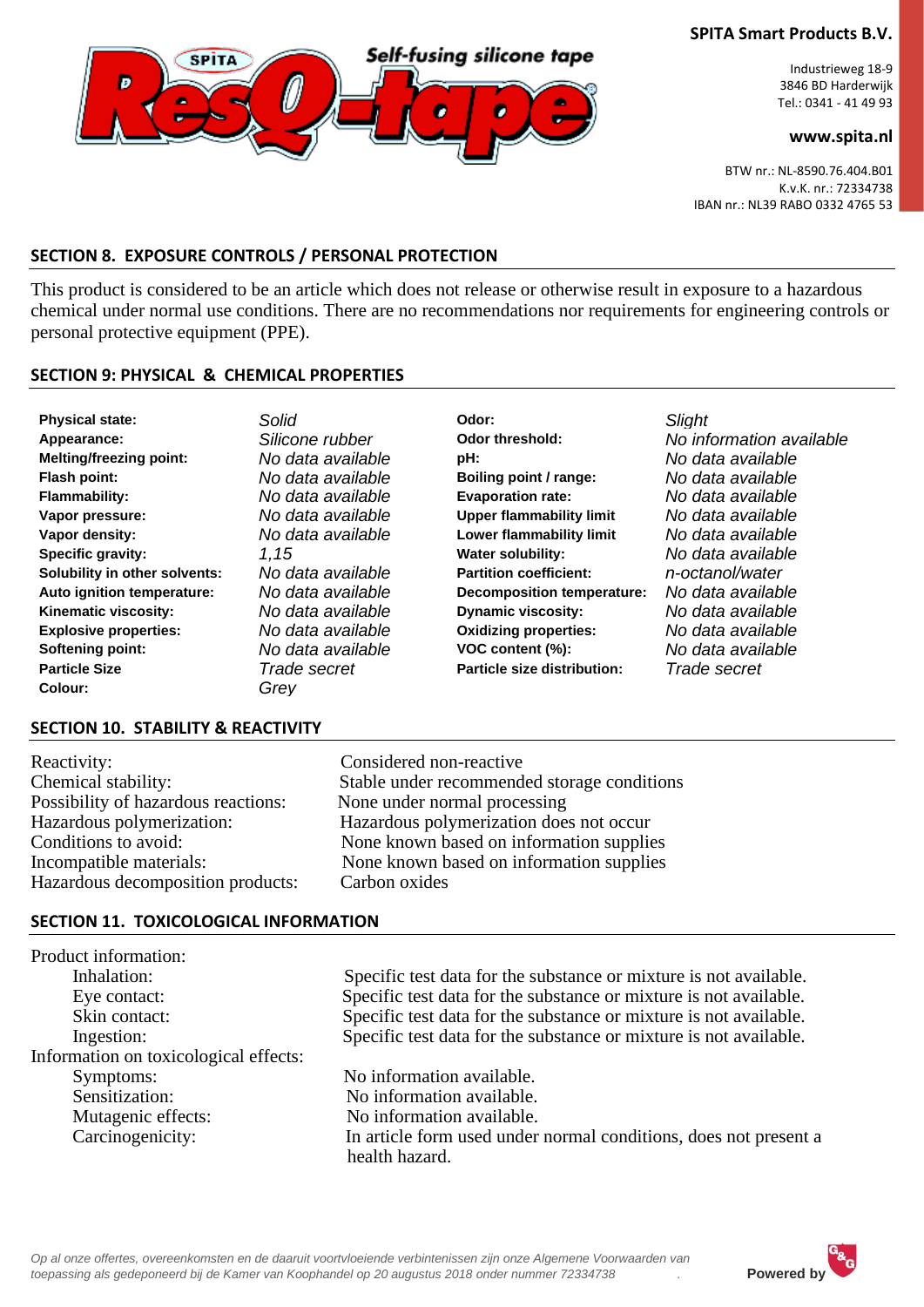

Industrieweg 18-9 3846 BD Harderwijk Tel.: 0341 - 41 49 93

#### **www.spita.nl**

BTW nr.: NL-8590.76.404.B01 K.v.K. nr.: 72334738 IBAN nr.: NL39 RABO 0332 4765 53

#### **Numerical measures of toxicity product information:**

The following values are calculated based on chapter 3.1 of the GHS document: NOT applicable

#### **SECTION 12. ECOLOGICAL INFORMATION**

#### **Eco toxicity**

*The environmental impact of this product has not been fully investigated. This article is expected to present a low environmental risk either because use and disposal are unlikely to result in a significant release of components to the environment due to its solid form, or because the components that may be released are expected to have little to no environmental impact.*

*Persistence and degradability: No information available Other adverse effects: No information available*

#### **SECTION 13. DISPOSAL INFORMATION**

Dispose of article waste and packaging in a proper trash receptacle.

#### **SECTION 14. TRANSPORT INFORMATION**

This article is not regulated per U.S. DOT, IATA or IMO.

#### **SECTION 15. REGULATORY INFORMATION**

#### *INTERNATIONAL INVENTORIES*

TSCA – United States Toxic Substances Control Act Section 8 (b) Inventory: EXEMPT

#### *US FEDERAL REGULATIONS*

#### **SARA 313**

Section 313 of Title III of the Superfund Amendments and Reauthorization Act of 1986 (SARA). This article does not contain chemicals in a physical state that are subject to the reporting requirements of the Act and Title 40 of the Code of Federal Regulations, Part 372.

#### **SARA 311/312 Hazard Categories**

| Acute health hazard               | No. |
|-----------------------------------|-----|
| Chronic health hazard             | No  |
| Fire hazard                       | No  |
| Sudden release of pressure hazard | No  |
| Reactive hazard                   | N٥  |
|                                   |     |

#### **CLEAN WATER ACT**

This product does not contain any substances regulated as pollutants pursuant to the Clean Water Act (40 CFR 122.21 and 40 CFR 122 42).